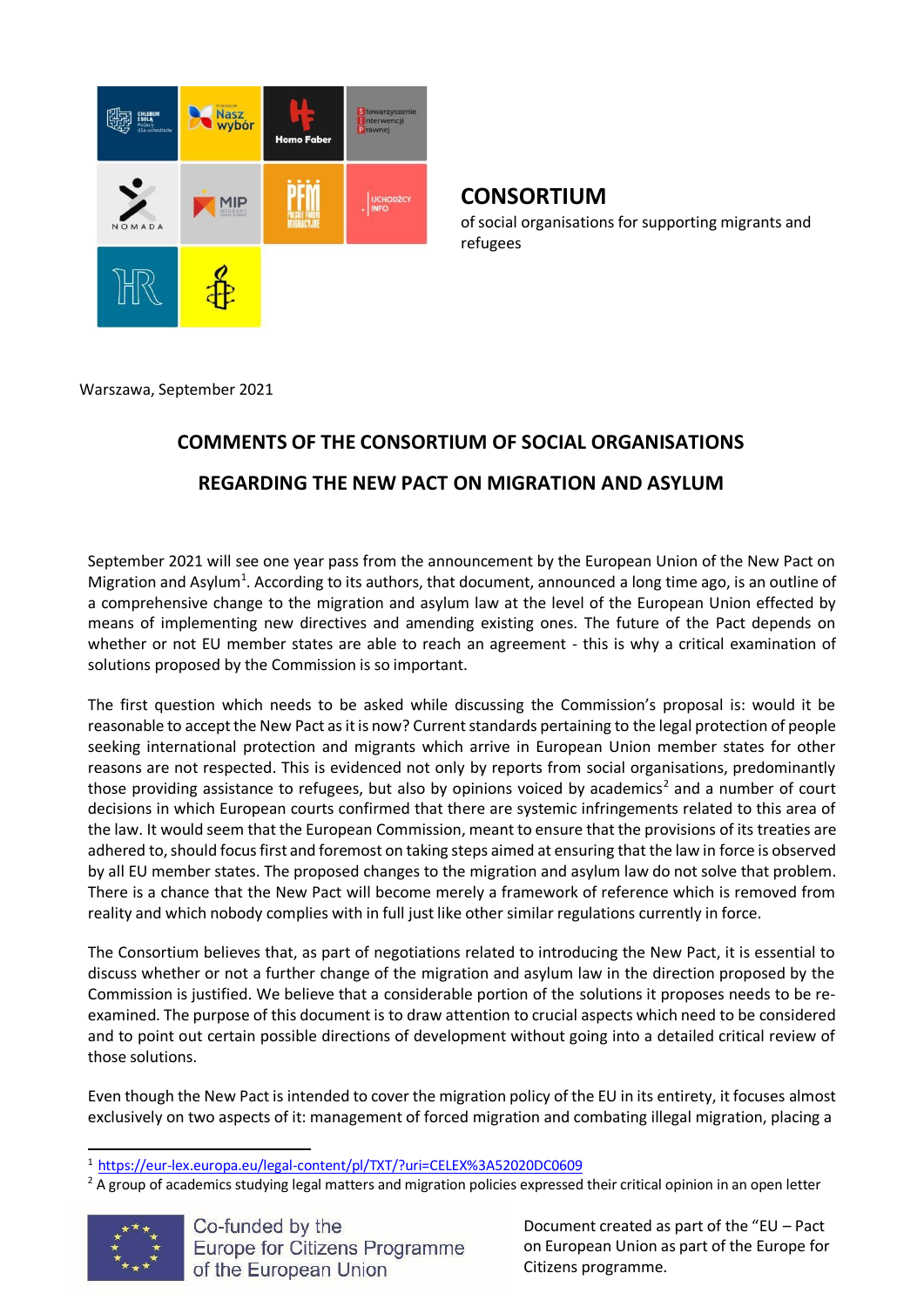to the European Commission: [http://admigov.eu/upload/Call\\_EU\\_funded\\_researchers.pdf.](http://admigov.eu/upload/Call_EU_funded_researchers.pdf)



Co-funded by the<br>Europe for Citizens Programme<br>of the European Union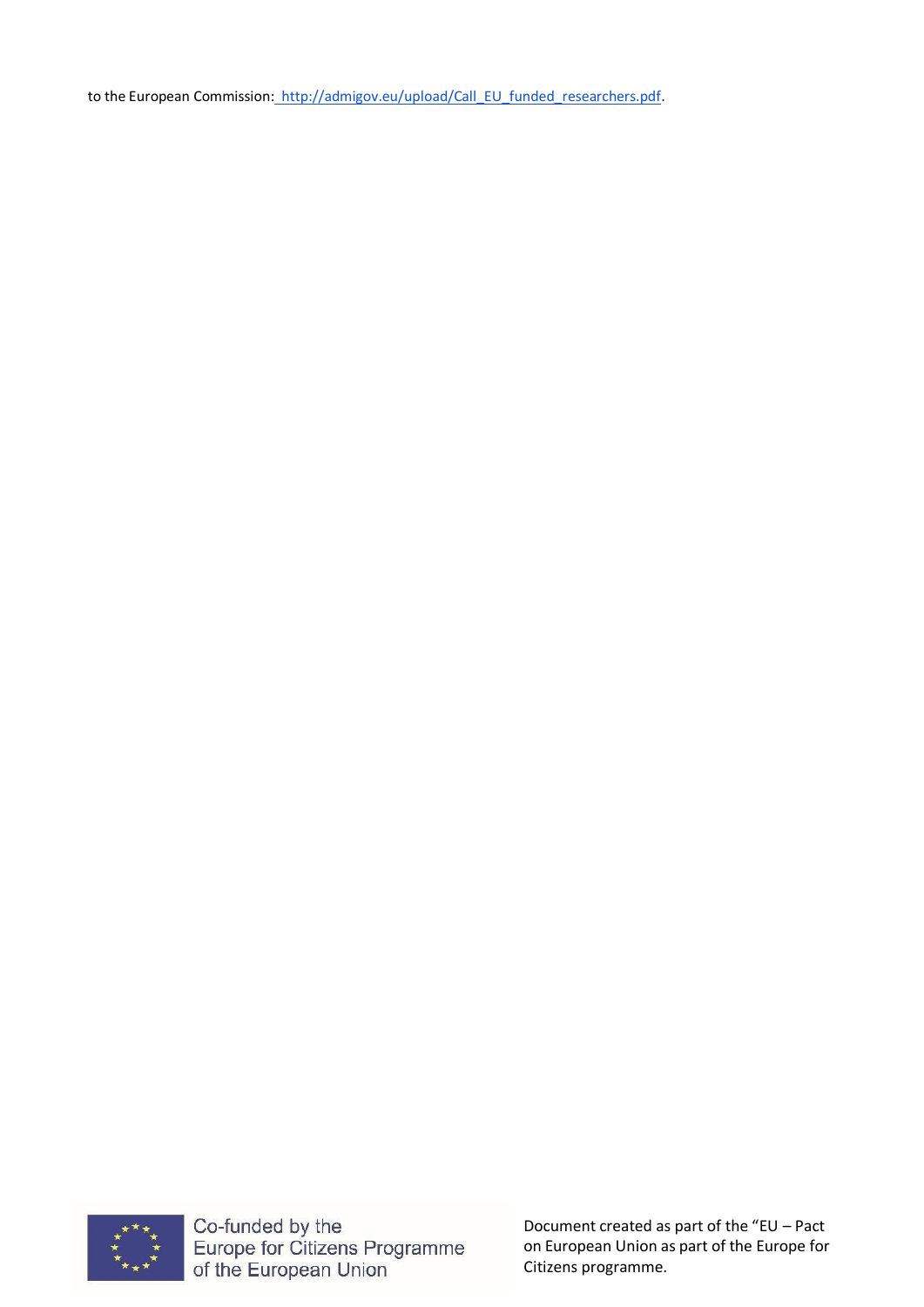particularly strong emphasis on protecting borders and improving the efficiency of returns. The Pact only briefly addresses the issue of legal migration (though its authors claim otherwise) and does not refer to such important matters as: protection of migrants against exploitation at work, protection of migrants against discrimination, and combating the xenophobia, particularly Islamophobia, which has become quite pronounced in EU member states.

# **Current migration and asylum policy of the EU**

Even though the authors of the Pact claim that the new migration and asylum policy will be driven by humanitarian ideals and the concept of humane treatment of others, this seems a purely rhetorical device as such ideas find little reflection in the practical solutions proposed in the document. The emphasis is put on making it more difficult for migrants to access the territory of the EU, strengthening EU borders, and effectively implementing EU's return policy. Not much room is dedicated to ensuring efficient protection of the rights of people reaching the EU to apply for international protection.

At a time when discrepancies between the Global South and Global North keep growing and when climate changes affect our world to an ever increasing extent, the European Union should do more than just pay lip service to noble ideals; instead, it should introduce real legal solutions to show its human-oriented attitude and solidarity with the rest of the world. Receiving people fleeing from extreme poverty or persecution must not be considered as a task to be performed only by less developed countries which already host 86% of the world's refugee population<sup>3</sup>. A policy assuming the creation of a wall between one's own country and the rest of the world is not only inhumane to the extreme - it also proves completely ineffective in the long run. When seen in such a context, the proposed New Pact seems like a missed opportunity for actually remodelling the migration and asylum-related systems of the European Union which have been subject to criticism for many years now.

What the Pact also lacks is a broader perspective on the activities of the EU and its member states which have a direct or indirect impact on people living in the Global South, forcing them to migrate. What we mean here is mostly the following:

- matters related to responsible economy and use of natural resources, the problem of employee exploitation in their countries of origin, including by companies residing in the EU; in other words, it seems necessary to promote corporate social responsibility to a greater extent;
- politically (and sometimes also financially) supporting governments and regimes which commit infringements of human rights and avoiding responsibility for the consequences of armed conflicts caused by EU member states (e.g. in Iraq or Afghanistan);
- no resources and ideas for reacting to crimes against humanity, war crimes, and genocide.

Those are only the most important and severe issues which are not addresses in the Pact and which nevertheless have a direct impact on EU migration policy.

The Pact stipulates development-related assistance and activities aimed at facilitating the creation of stable and cohesive societies while at the same time countering poverty and inequality. However, those matters are only addressed in very general terms and no specific solutions aimed at achieving such goals are mentioned. At the same time, the Pact does predict the outflow of educated and skilled people from countries of the Global South due to the EU being more attractive to talented people, highly skilled employees, and students (a phenomenon referred to as brain drain). Such an attitude is far removed from the proposed principles of global solidarity and widespread support in improving the stability of partner countries and the well-being of people living there.

<sup>&</sup>lt;sup>3</sup> The relevant statistical data are available at the following UNHCR website: [https://www.unhcr.org/refugee](https://www.unhcr.org/refugee-statistics/)[statistics/.](https://www.unhcr.org/refugee-statistics/)

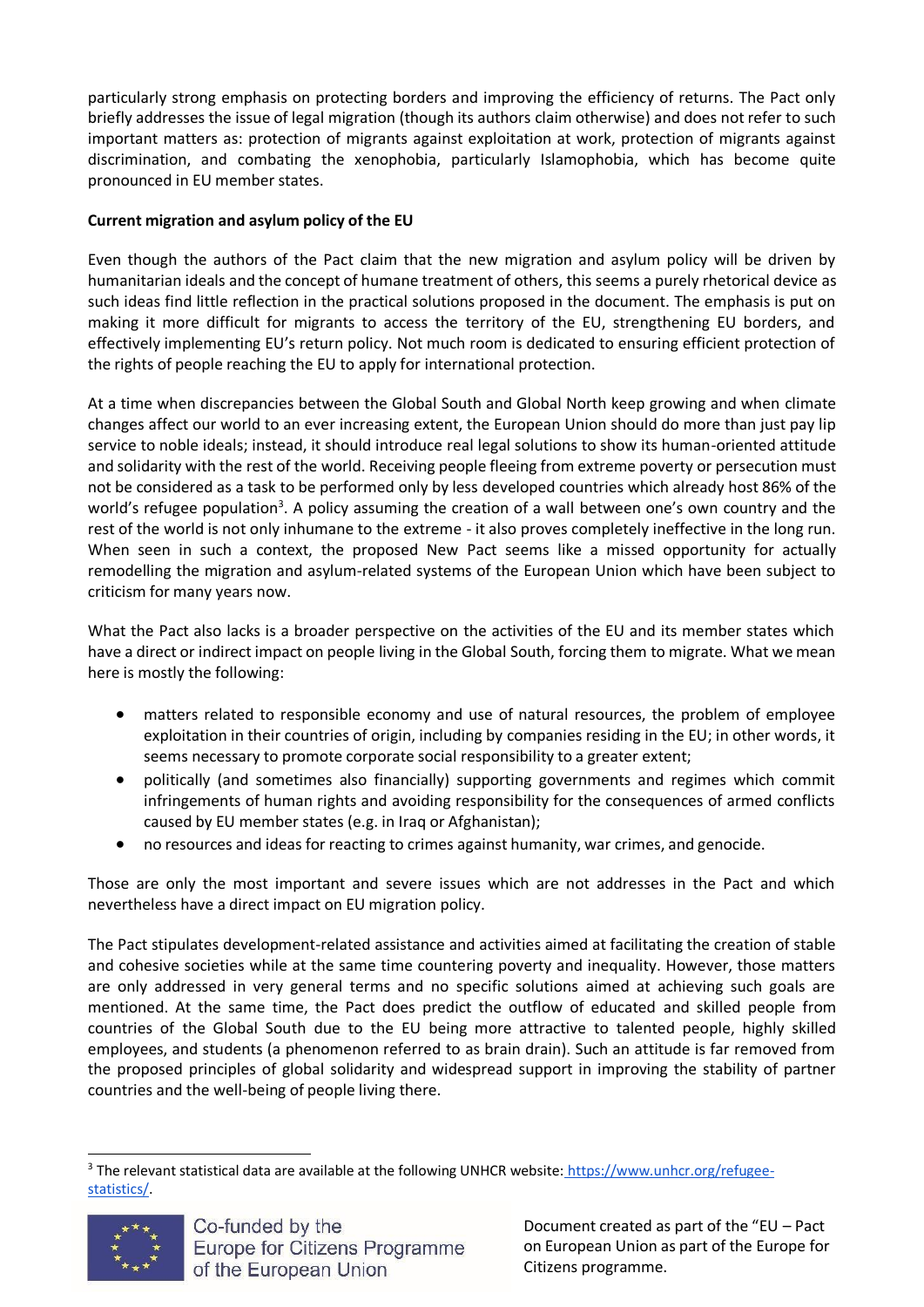# **Legal migration**

The New Pact fails to put enough emphasis on the need to provide migrants with legal and safe ways to migrate to the EU. This is in spite of the fact that such ways could become good solutions to many problems which have been affecting the EU migration system for years, including overcrowded centres for receiving migrants and high mortality rate among migrants while they attempt to cross the territorial waters of the EU. The authors of the Pact are correct in pointing out that migration has always been a part of human history. Consequently, it should be taken into account when planning a migration-related policy rather than considering migration an extraordinary phenomenon.

To this end, the process for obtaining a visa should be simplified and we should make it easier for people wishing to look for work in the EU (including people fleeing from areas affected by armed conflicts and natural disasters) to legalise their stay in the EU member state they are in. Furthermore, we should firmly oppose all practices and regulations which facilitate depriving migrants of their right to lawfully stay and work in EU member states. It is also necessary to plan and introduce regularization paths - this includes making it possible for migrants to legalize their stay in a given country even if they are not eligible for any type of international protection provided by the EU. To realise that this issue is indeed important, one needs only to consider the fact that as little as 30% of people whose legal status is unclear / undefined are actually expelled from the EU<sup>4</sup> and, consequently, there is little chance of considerably improving the efficiency of the return policy. Legalising the stay of such people in the EU seems like a reasonable strategy. Stateless people should also be taken into account as part of such a strategy - they are not mentioned in the New Pact, even though their numbers among people reaching the EU keeps growing. It is much easier to manage migration when the percentage of people whose legal status is unclear is low.

Current legal framework shows that various measures facilitating the legalisation of stay are possible for migrants who are in demand in the context of EU's economy (i.e. people who are highly skilled). This is also the case for migrants performing unskilled labour. Poland could be considered a good example to follow as far as this is concerned. The relative ease with which one can legalise one's work and stay in Poland resulted in many people fleeing Ukraine (after Russia's aggression directed at the Crimea and Donbas) or Belarus(after Alexander Lukashenko's regime brutally quenched peaceful protests in 2020) not having to apply for international protection but just entering the Polish job marked without any major obstacles. Without giving up on procedures making it possible for migrants to apply for international protection, we should also enable them to take advantage of alternative migration-related options such as simplified legalisation of their stay due to their occupation.

# **Screening**

The Commission's proposal includes screening procedures for vetting people applying for international protection before they are officially allowed to enter a given country. Those procedures are to be applied to all people apprehended in an attempt to cross the border illegally, rescued atsea, or apprehended in a given country if it is proven that they have crossed the country's border in violation of the relevant regulations. Though it may seem like such procedures take little time - up to 5 days under normal circumstances and up to 10 days under extraordinary circumstances - but it is not so in actuality because during that period the person applying for protection remains in a legal limbo of sorts.

The solution proposed by the Commission stipulates that as part of the procedure people who express their willingness to apply for international protection will be officially recognised as applicants but they will not have access to any guarantees following from the asylum law available to them until the screening has been completed. Consequently, they will have no access to things such as legal or psychological aid during that period. Also, for the duration of the procedure, applicants will not be allowed to enter the country they

<sup>4</sup> Data available on the website of the European Commission: [https://ec.europa.eu/home-affairs/what-we](https://ec.europa.eu/home-affairs/what-we-do/policies/irregular-migration-return-policy/return-readmission_en)[do/policies/irregular-migration-return-policy/return-readmission\\_en.](https://ec.europa.eu/home-affairs/what-we-do/policies/irregular-migration-return-policy/return-readmission_en)

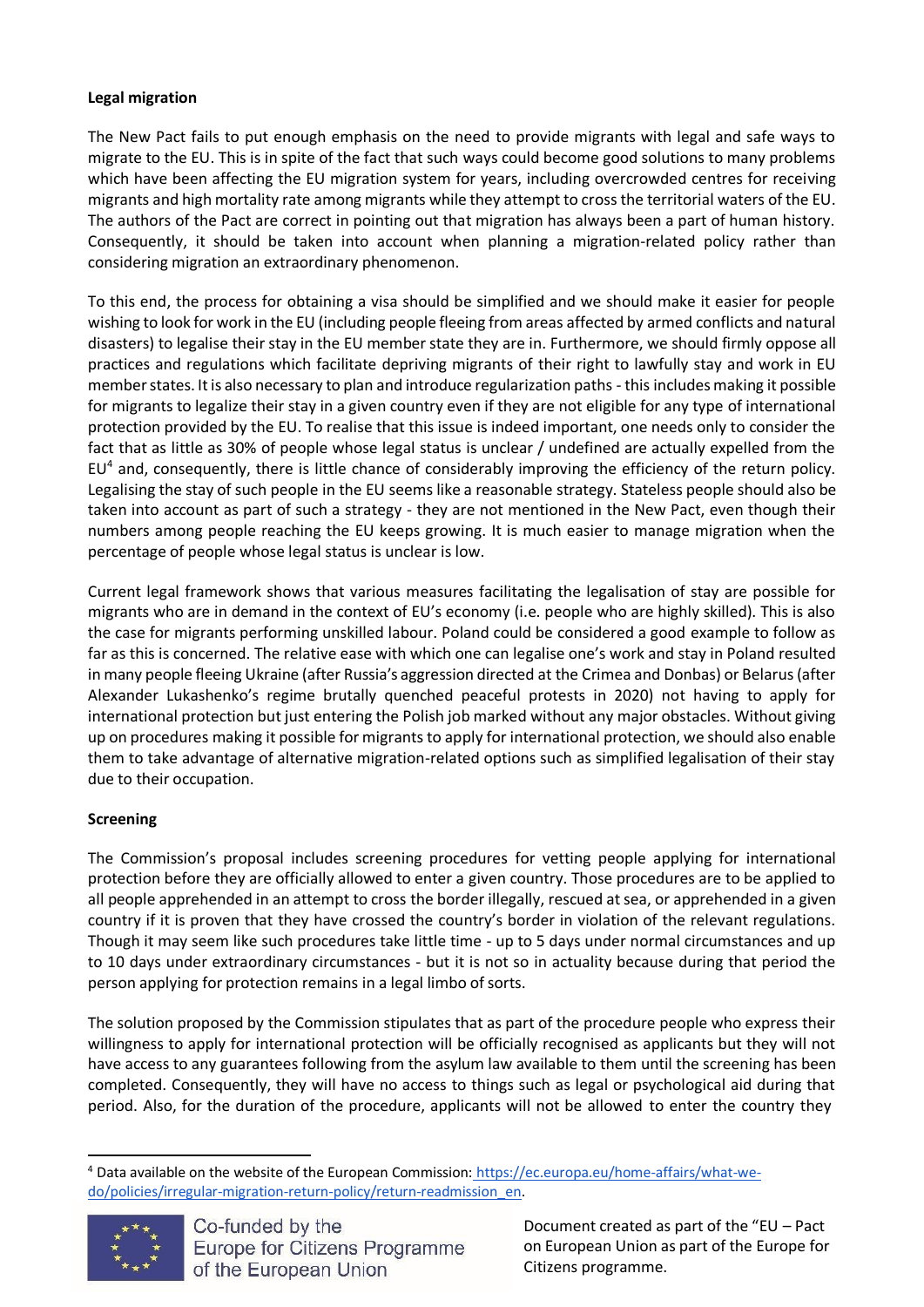intended to enter; this could be seen as a potentially detrimental legal measure intended to avoid taking responsibility for guaranteeing proper rights to such people.

The Pact should also specify what procedural guarantees will be made available to people with special needs such as children migrating on their own, the sick, and the elderly.

# **Border procedures**

Border procedures, i.e. simplified procedures for people applying for international protection at EU borders, which the New Pact assumes will be widely used are not an adequate response to the current situation at EU's borders. The activity of border guard organisations of several EU states and of Frontex have led to infringements of human rights of people seeking asylum at EU borders on a massive scale<sup>5</sup>. There have been documented cases of violence towards refugees, of ignoring their applications for international protection, and of placing them in centresin inhumane conditions; this is only the tip of the iceberg of problems to which the European Union's border-related policy has led.

In our opinion, introducing border procedures is a profoundly inhumane solution because it will lead to people who fled persecution being deprived of their liberty in spite of the fact that it is forbidden to deprive asylum-seekers of their liberty under international standards regarding human rights protection. This could also lead to infringements of human rights and to such people being pushed back to countries where they might be in danger. Those procedures are another step towards restricting the right to seek asylum. Even now there is a systemic practice consisting in groundlessly and illegally denying refugees the right to apply for international protection. Such illegal practices can also be observed at Polish borders, as confirmed by recent decisions of the European Court of Human Rights in cases *M.K. and Others v Poland* and *D.A. and Others v Poland.* Another step towards further infringements of international laws is the situation at the Belarus-Poland in the August and September of 2021 where Polish border guard officers place refugees from Afghanistan in Osnarz Górny<sup>6</sup> and resort to illegal pushback of other people attempting to cross the border, forcing them to leave Poland even if they are apprehended after crossing the border and already in Poland.

Border procedures assuming an extension of the power of border guard services (which are under the influence of politicians) while at the same time restricting the rights of people arriving at Polish borders in search of international protection will only deepen current problems. Those procedures assume a further limitation of procedural guarantees: lesstime for making an appeal against a negative decision, limited access to psychological and legal aid, and detention justified by the system. What is more, such border procedures will likely not meet the hopes placed in them - this line of reasoning seems correct in view of the hot-spot approach introduced at the southern borders of the EU in 2015. It did not lead to faster and more efficient procedures for people who ended up at such facilities and only resulted in them being detained for a long time in inhumane conditions.

Like in the case of screening procedures, the Commission proposed accepting a legal fiction consisting in recognising that people subjected to such border procedures are outside of the EU's territory. This would lead to such people being deprived of legal guarantees following from EU law, which is unacceptable. The proposed Pact also considerably limitsthe rights of people from "safe third party countries" or "safe countries of origin" and of people from countries with a low percentile rate of approved applications. Such an assumption fails to take into account special circumstances which might apply in a particular case and it could lead to protection being arbitrarily denied to people from countries which the EU considers safe.

The fact that the authors of the Pact refer to the need to prevent abuse of the asylum procedure (which is, according to statistical data at hand, a marginal phenomenon) reveals their true intentions hidden behind

[https://endpushbacks.com/wp-content/uploads/2020/11/pushbacks-and-rights-violations-at-europes-borders.pdf.](https://endpushbacks.com/wp-content/uploads/2020/11/pushbacks-and-rights-violations-at-europes-borders.pdf) <sup>6</sup> See report of the Polish Ombudsman[: https://bip.brpo.gov.pl/pl/content/wizytacja-ad-hoc-kmpt-w-usnarz-gorny](https://bip.brpo.gov.pl/pl/content/wizytacja-ad-hoc-kmpt-w-usnarz-gorny-rpo-pisze-mswia-uchodzcy-granica)[rpo-pisze-mswia-uchodzcy-granica.](https://bip.brpo.gov.pl/pl/content/wizytacja-ad-hoc-kmpt-w-usnarz-gorny-rpo-pisze-mswia-uchodzcy-granica)



<sup>&</sup>lt;sup>5</sup> See, for example, Refugee Rights Europe and End Pushbacks Partnership report available at: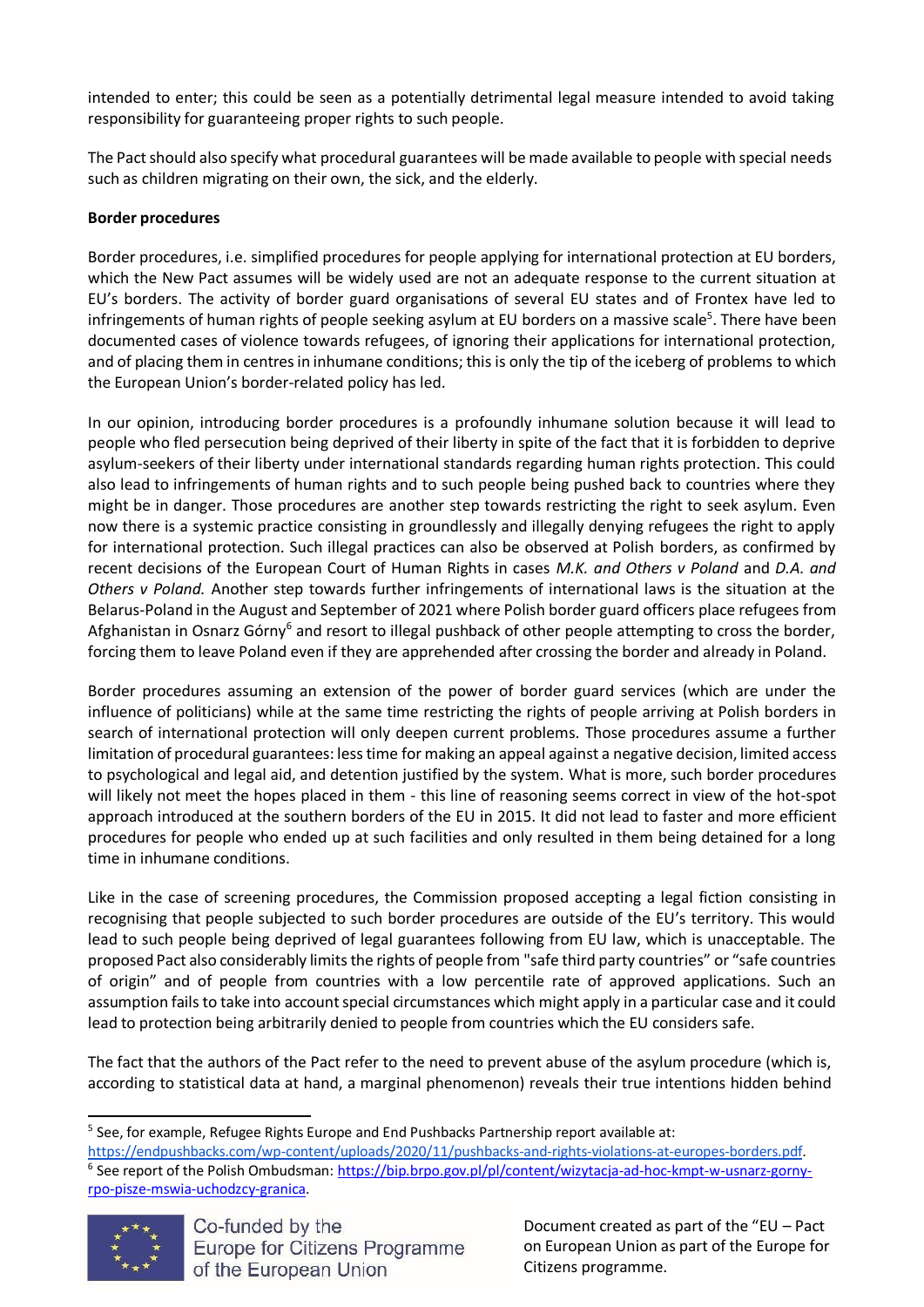lofty words of humanitarianism and a humane approach. We should decidedly oppose the introduction of border procedures; instead, we should promote regulations aimed at protecting the right to apply for international protection. If the proposal to introduce border procedures is upheld, the EU should present clear and unambiguous guidelines on how it intends to ensure that the procedures will not result in arbitrarily restricting the liberty of applicants and that they will provide applicants with effective procedural guarantees, including onesrelated to accessto information and free-of-charge legal aid and representation, also via social organisations and other civil society groups independent of state authorities.

# **Detention or deprivation of liberty**

In spite of what is proposed as part of the New Pact, it is necessary to reduce the use of detention towards migrants rather than add further conditions under which detention can be applied. Detention of people who have committed no crime should be discontinued mostly for humanitarian reasons as detention has a negative impact on people thus isolated, particularly those who have experienced forced migration or fled from torture or persecution. It should also be discontinued for practical reasons. Detention is costly and its efficiency is questionable. Research has shown that detention longer than three months is unreasonable because there are almost no effective expulsions after that period<sup>7</sup>. Consequently, detention should be resorted to under exceptional circumstances and its duration should be reduced as much as possible (and it should not go beyond one month). Every time before detention is considered, other measures alternative to it should be taken into account first. There are reports indicating that such measures are less detrimental to the detainees while at the same proving to be just as effective as detention.

Detaining children should be absolutely forbidden and ended immediately, regardless of their age and their family situation; children must also not be separated from their parents or guardians accompanying them as they migrate. Itshould be pointed out here that major organisations and institutions protecting human rights unanimously agree that guarded detention centres are not places suitable for children<sup>8</sup>. The Pact introduces a distinction between children aged under 12, who would not be subjected to border procedures and the detention associated with those, and children who are 12 or more years of age, who would be subjected to such procedures and possibly also detention; such a distinction is unjustified and inconsistent with international standards regarding the protection of children rights. The Convention on the Rights of the Child considers all people who are not older than 18 years of age children and stipulates that they are to be detained only under extraordinary circumstances and for as short a period of time as possible. The New Pact should also increase the level of legal protection available to this group of people instead of lowering it.

# **Responsibility of countriesfor asylum applications(the Dublin procedure)**

Research indicates that the Dublin system is, in its current form, ineffective and fails to meet its objectives<sup>9</sup>. Unfortunately, the Pact does not introduce any major changes to that procedure, even though such changes were widely expected. A token extension of the rights of applicants proposed in the document is balanced out by a restriction of other rights, including worse court protection, introduction of evidence preclusion, changes to rules regarding unattended minors, and the negative consequences affecting uncooperative applicants.

The Pact stipulates establishing an even stronger connection between the applicants and the foreign country they first enter, even though this solution has been subject to criticism for years. It results in uneven distribution of responsibility among countries, with EU states located at its borders bearing more responsibility and strain that other EU member states. Being aware of that, the authors of the Pact proposed

<sup>&</sup>lt;sup>9</sup> Comp. for example a report of the European Parliament: [https://www.europarl.europa.eu/doceo/document/A-9-](https://www.europarl.europa.eu/doceo/document/A-9-2020-0245_EN.html) [2020-0245\\_EN.html](https://www.europarl.europa.eu/doceo/document/A-9-2020-0245_EN.html)



<sup>7</sup> Comp[.: https://crisismag.net/2020/05/09/fund-but-disregard-the-eus-relationship-to-academic-research-on](https://crisismag.net/2020/05/09/fund-but-disregard-the-eus-relationship-to-academic-research-on-mobility/)[mobility/.](https://crisismag.net/2020/05/09/fund-but-disregard-the-eus-relationship-to-academic-research-on-mobility/)

<sup>&</sup>lt;sup>8</sup> Comp. End Immigration Detention of Children: <https://pace.coe.int/en/pages/campaign-detention-children>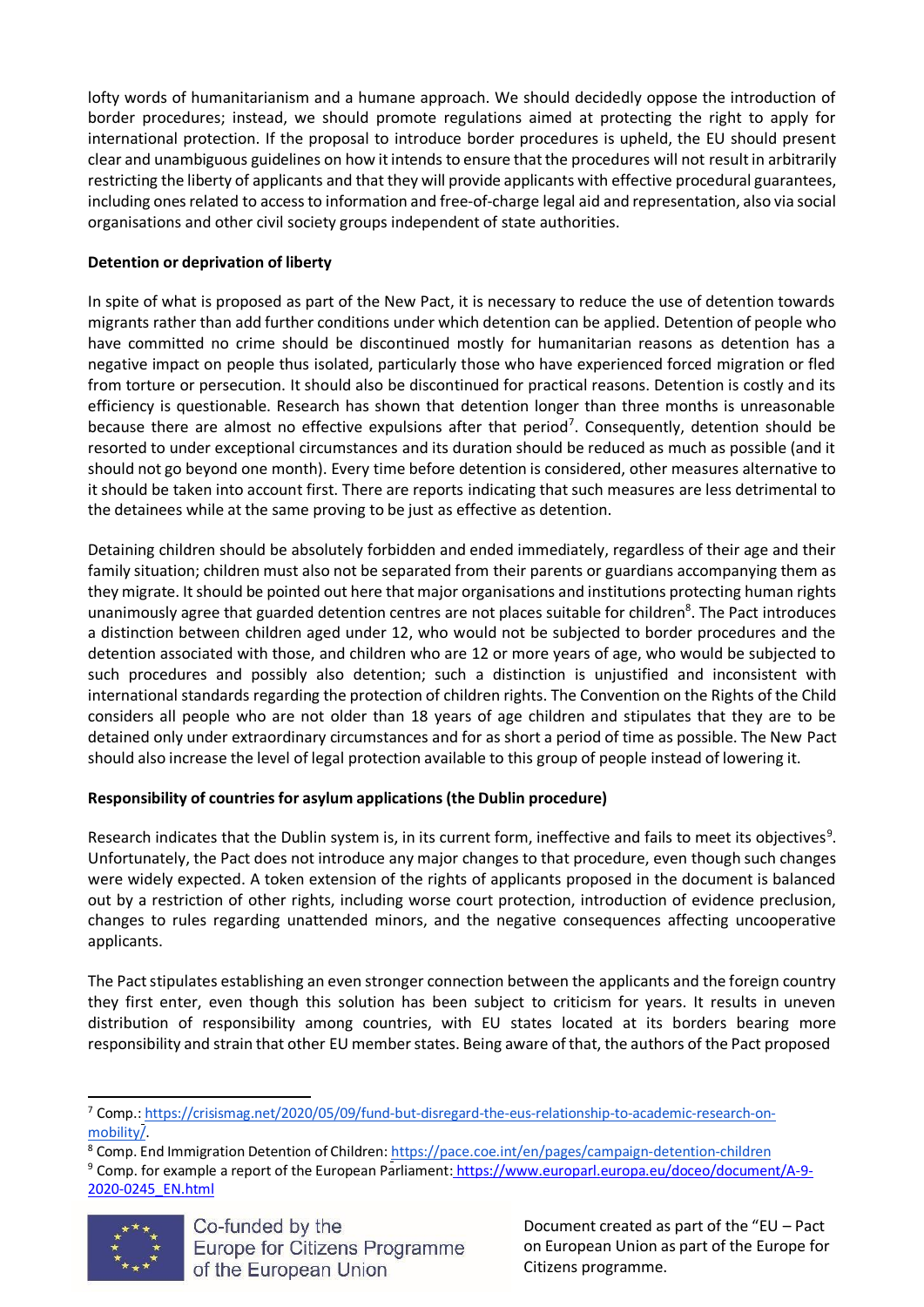to introduce a solidarity-based adjustment mechanism, even though attempting to remedy for defects in one set of regulations by introducing further regulations seems odd and erroneous.

# **Solidarity Mechanism**

Solidarity mechanism, the flagship idea of the New Pact, also deserves some criticism. It is to consist in member states engaging in complex negotiations based on rather vague criteria regarding division of responsibility; the system lacks clarity and predictability which are both needed, now more so than ever. Disputes as to whether or not boats with survivors / refugees should be allowed into the EU keep re-emerging at the level of the entire Union, showing that such negotiations are difficult and time-consuming and that results satisfactory for all parties involved are rarely achieved in their course. What is more, the system proposed as part of the New Pact will lead to even more bureaucracy related to the asylum and return procedures and, consequently, to increased costs.

The Pact provides for an option for the member states to fund the return of migrants to their countries of origin and thus to be released from their obligation to relocate people in need of international protection. Such a solution seems unjustified if one recalls that the priorities of asylum policy and return policy differ and should not be considered jointly. What is more, it is unclear how such a solidarity mechanism would help reduce the strain on states located at external borders of the EU in a situation where no state chooses relocation as the solution. The Pact does make it possible for a member state to file a unilateral declaration on discontinuing to operate according to the solidarity principle due to force majeure considerations. That being so, there is a considerable chance of countries unwilling to receive people seeking international protection, Poland included, taking advantage of this possible way out. The solidarity system proposed by the Commission will also resultin an increase of uncertainty among people to whom such procedures apply - it would be possible to move the case of a given person from one member state to another several times as their case is being reviewed.

A more reasonable solution would be to introduce a mechanism consisting in obligatory relocation for all member states without the option of buy-out by sponsoring forced returns. Such a mechanism would have to be associated with procedures aimed at quickly establishing what the legal status of applicants is in order to make it possible for them to travel within the EU lawfully so that they could change the country they wish to live in (due to their existing family, cultural, professional, or linguistic ties to a certain state) after they receive international protection.

### **Solidarity atsea**

One of the most important challenges the EU faces is the high mortality rate among men, women, and children at the waters surrounding the Union. A report from the International Organisation for Migration (IOM) indicates that the first half of the year 2021 saw 1,146 people trying to reach the EU perish<sup>10</sup>.

It is therefore necessary to resume effective search and rescue operations and to introduce predictable rules for accepting refugees reaching the EU by sea. It should also be borne in mind that migrants and refugees resort to dangerous ways of reaching the EU as a direct result of there being no legal migration options available to them. Solidarity is crucial here but it needs to be applied not only within particular member states but also at the level of the EU at large and at the level of the entire world, particularly in view of the progressing climate changes and global inequalities for which all developed countries should bear equal responsibility.

### **Cooperation with external countries**

The New Pact places a strong emphasis on the external aspects of the migration and asylum policies of the EuropeanUnion consisting in establishing cooperation with countriesfrom outside of the Union. In exchange

<sup>10</sup> [https://www.iom.int/news/deaths-maritime-migration-routes-europe-soar-first-half-2021-iom-brief.](https://www.iom.int/news/deaths-maritime-migration-routes-europe-soar-first-half-2021-iom-brief)

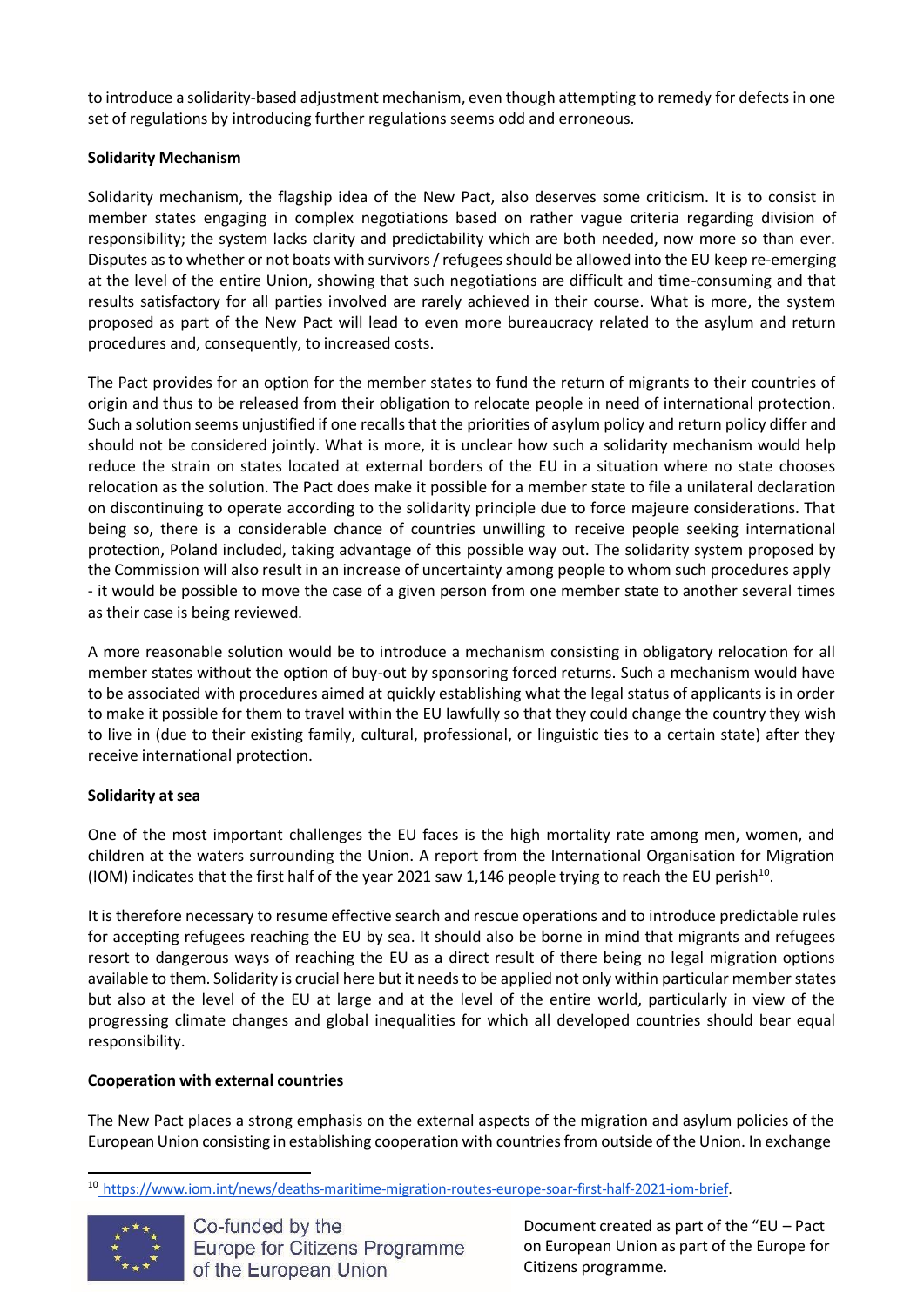for financial and operational support, such countries would receive people who were pushed back from EU borders. Such cooperation is usually established according to principles other than EU mechanisms for concluding contracts of that type and one party to such agreements is often an authoritarian regime which fails to observe and protect fundamental human rights<sup>11</sup>. It is commonly known that such a policy has lead to a considerable deterioration of the situation of refugees returned to Libya, Turkey, or Belarus. Recent years have given us plentiful opportunity to witness just how cynically such cooperation is used by countries on which the EU relies as far as migration is concerned.

This is why such cooperation is to be criticised. It amounts to shifting responsibility for guaranteeing the protection of refugees to other countries, including ones which do not respect fundamental human rights and will not extend proper support to such refugees. Not only is this far removed from humanitarian principles and leading to greater harm being done to people forced to flee from their own country, it also goes against EU values referred to in the relevant treaties. According to Article 3 of the Treaty on the European Union, the EU should, as part of its relations with external entities, contribute the sustainable development of the Earth, eradication of poverty and the protection of human rights, in particular the rights of the child, as well as to the strict observance and the development of international law. It is difficult to imagine a greater violation of those principles than paying the Libyan, Turkish, or Belarusian border guard to assist the EU in illegally pushing refugees back from its borders.

# **Monitoring of infringements**

The Pact proposes that a mechanism for monitoring the observance of fundamental rights at external EU borders should be introduced but this is hardly enough. It is necessary to considerably extend the scope of monitoring so as to ensure full protection of human rights as part of asylum-related procedures. This should include not only access to protection at border crossings but also monitoring of other related matters, e.g. the situation at detention centres and observance of the law in the course of return procedures. To ensure that such a mechanism is effective and independent, social organisations and experts in the relevant fields should be involved in it. To this end, adequate funding is needed. Further, the results of such monitoring should be made available to the general public. Member states should also be obliged to adjust their laws and practices to the recommendations included in documents resulting from such monitoring.

The Pact should also specify in detail the consequences of failure to introduce appropriate monitoring solutions and of infringements of the rights of migrants. If there are no such sanctions, the monitoring mechanism will likely not drive the expected changes related to the way in which refugees are treated at EU borders. It should be pointed out here that there are already well-documented infringements of the right to refuge but this has not led to any improvement of the situation. Consequently, it seems justified to expect that the New Pact should resultin actual and not apparent improvement of the situation of this special group of people which includes people seeking international protection.

### **No punishment for actual solidarity**

The Pact lacks a clear statement that humanitarian aid for the benefit of migrants will never be considered a crime. Current practices resorted to by member states and criminal charges being pressed against the employees of social organisations and their volunteer activists show that such an assurance is indeed necessary. This is the only way to ensure that the authorities of particular states cease to hinder the activity of particular people or organisations trying to help refugees and migrants regardless of their legal status.

### **Conclusion - consequences of the policy for European societies**

<sup>&</sup>lt;sup>11</sup> Further information about the external aspects of EU migration policy can be found in, for example, a report from the Transnational Institute: [https://reliefweb.int/sites/reliefweb.int/files/resources/expanding\\_the\\_fortress\\_-](https://reliefweb.int/sites/reliefweb.int/files/resources/expanding_the_fortress_-_1.6_may_11.pdf) [\\_1.6\\_may\\_11.pdf.](https://reliefweb.int/sites/reliefweb.int/files/resources/expanding_the_fortress_-_1.6_may_11.pdf)